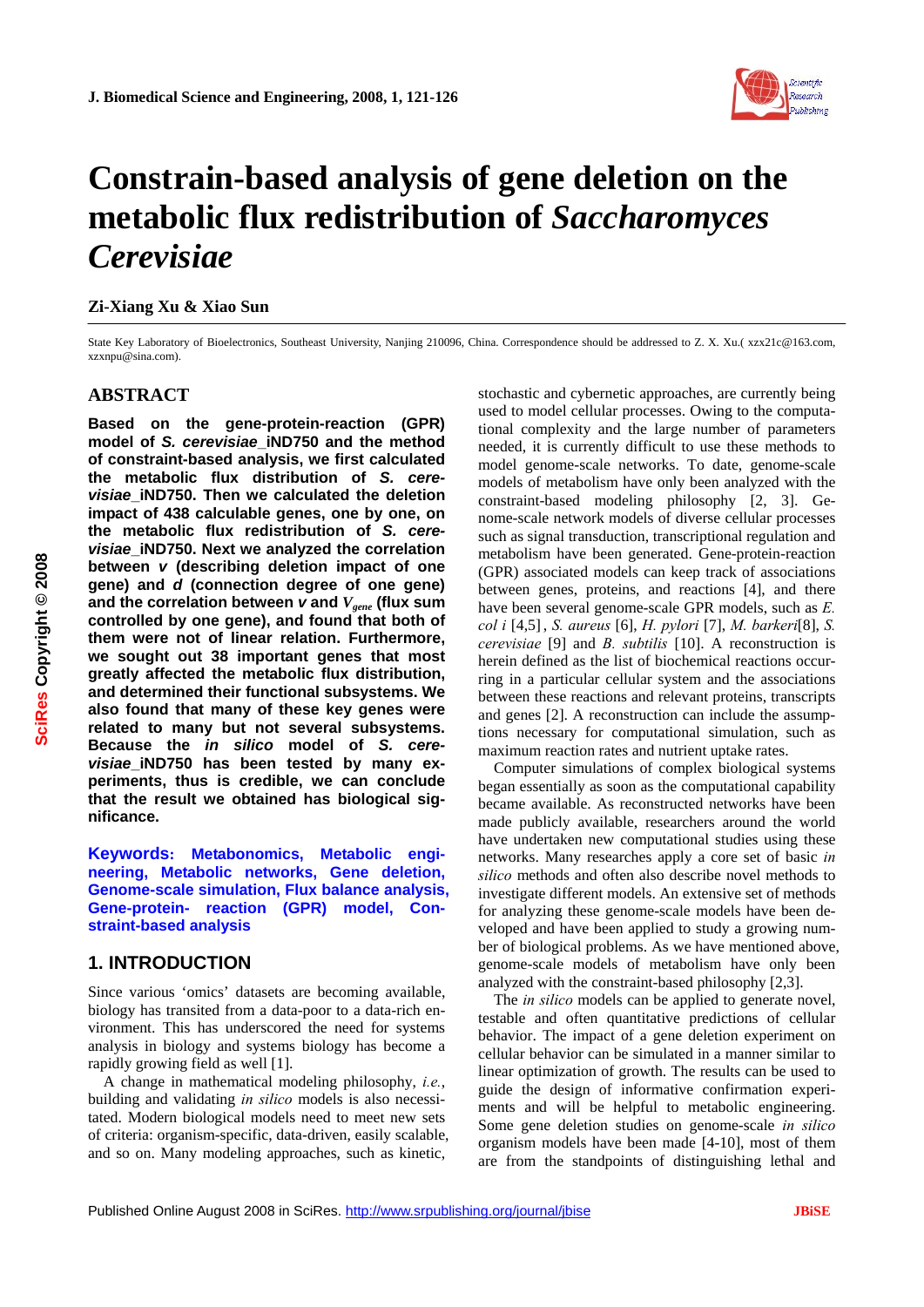non-lethal genes or growth rate [4-10, 15-19]. The impact of gene deletion on flux redistribution, the characters and functions of key genes are still lacked research.

In this paper, there are four parts. In part two, as a base for later research, we firstly calculate flux distribution of *S. cerevisiae*\_iND750. Then we will calculate the deletion impact of 438 calculable genes, one by one, on themetabolic flux redistribution of *S. cerevisiae*\_ iND750. Next we will analyze the correlation between *v* (describing deletion impact of one gene) and *d* (connection degree of one gene) and the correlation between *v* and  $v_{\text{gene}}$  (flux sum controlled by one gene). Furthermore, we will seek out those important genes that most greatly affected the metabolic flux distribution, determine their functional subsystems. Because the *in silico* model of *S. cerevisiae*\_iND750 has been tested by many experiments [5], we can conclude that the result we got has biological significances; In part three, we introduce the GPR model, some properties of the *in silico* model of *S. cerevisiae* iND750 (SBML format) and the method of constraint-based analysis; Part four is a simple discussion.

## **2. RESULTS**

## **2.1. Metabolic flux distribution and of** *S. cerevisiae***\_iND750**

As a base for the later compared research, we here calculated the flux distribution of *S. cerevisiae*\_iND750 [9]. What we use is *Sc* iND750 GlcMM.xml, the SBML file that is presented with the reconstruction of *S. cerevisiae* iND750 [11]. The computational method we used is flux balance analysis (FBA) [11], one of the most fundamental genome-scale phenotypic calculations, which can simulate cellular growth. FBA is based on linear optimization of an objective function, which typically is bio-mass formation. Given an uptake rate for key nutrients and the biomass composition of the cell (usually in mmol component  $gDW<sup>-1</sup>$  and defined in the biomass objective function), the maximum possible growth rate of the cells can be predicted *in silico*. We use the COBRA toolbox [11] to carry out this computation of FBA. The flux distribution of *S. cerevisiae*\_iND750 is illustrated in **Figure 1**.



**Figure 1.** Flux distribution of *S. cerevisiae* \_iND750. *X*-axis indicating every reaction in **rxns** (the order is as the same as in **rxns**, total 1266) and *y*-axis indicating the value of its corresponding flux (unit is mmol gDW-1h-1). **Rxns** is the reaction set in the model.

# **2.2 Impact of gene deletion on the metabolic flux redistribution and key genes**

2.2.1 Impact of gene deletion on the metabolic flux redistribution

There are 750 genes in the model of *S. cerevisiae*\_iND750, but we can not calculate the impact of every gene deletion. If a single gene is associated with multiple reactions, the deletion of that gene will result in the removal of all associated reactions. On the other hand, a reaction that can be catalyzed by multiple non-interacting gene products will not be removed in a single gene deletion. Among 750 genes of *S. cerevisiae*\_ iND750, there are 438 genes which have no "OR" relationship with other genes in every reaction of *S. cerevisiae* iND750, and by the aid of the COBRA toolbox [11], we can calculate the impact of their deletion. We define the impact of one gene deletion on the whole metabolic flux redistribution as *v*

$$
v = \sum_{i}^{R} (v_i' - v_i)^2
$$
 (1)

Where  $v_i$  and  $v'_i$  are respectively the flux value of *i*-th reaction of the model of *S. cerevisiae* iND750 before and after a single gene deleting, and *R* is the whole reaction set.

Figure 2 shows the deletion impact of these 438 genes. From the figure, we can't see what are important genes which greatly affect, if deleted, the metabolic redistribution of *S. cerevisiae*\_ iND750. This remains as a problem, and we will settle it in section 4). In the following, we will analyze the relationship between the impact of every gene deletion (*v*) and the connection degree of every gene (*d*) and the connection degree of every gene  $(\mathcal{V}_{\text{gene}})$ .

2.2.2. Correlation between *v* and *d* (connection degree of every gene)

We compute out the related reaction number *d* of every gene in those 438 genes of the *S. cerevisiae*\_iND750 model, as illustrated in **Figure 3**. From the figure, we can find that some but not many genes have high *d* value, but we don't know whether they affect metabolic flux distribution greatly.



**Figure 2**. The deletion impact of calculable 438 genes of the *S. cerevisiae*\_iND750 model. *X*-axis indicating every gene in 438 genes (the order is as the same as in **genes**, total 438) and *y*-axis indicating its impact *v*.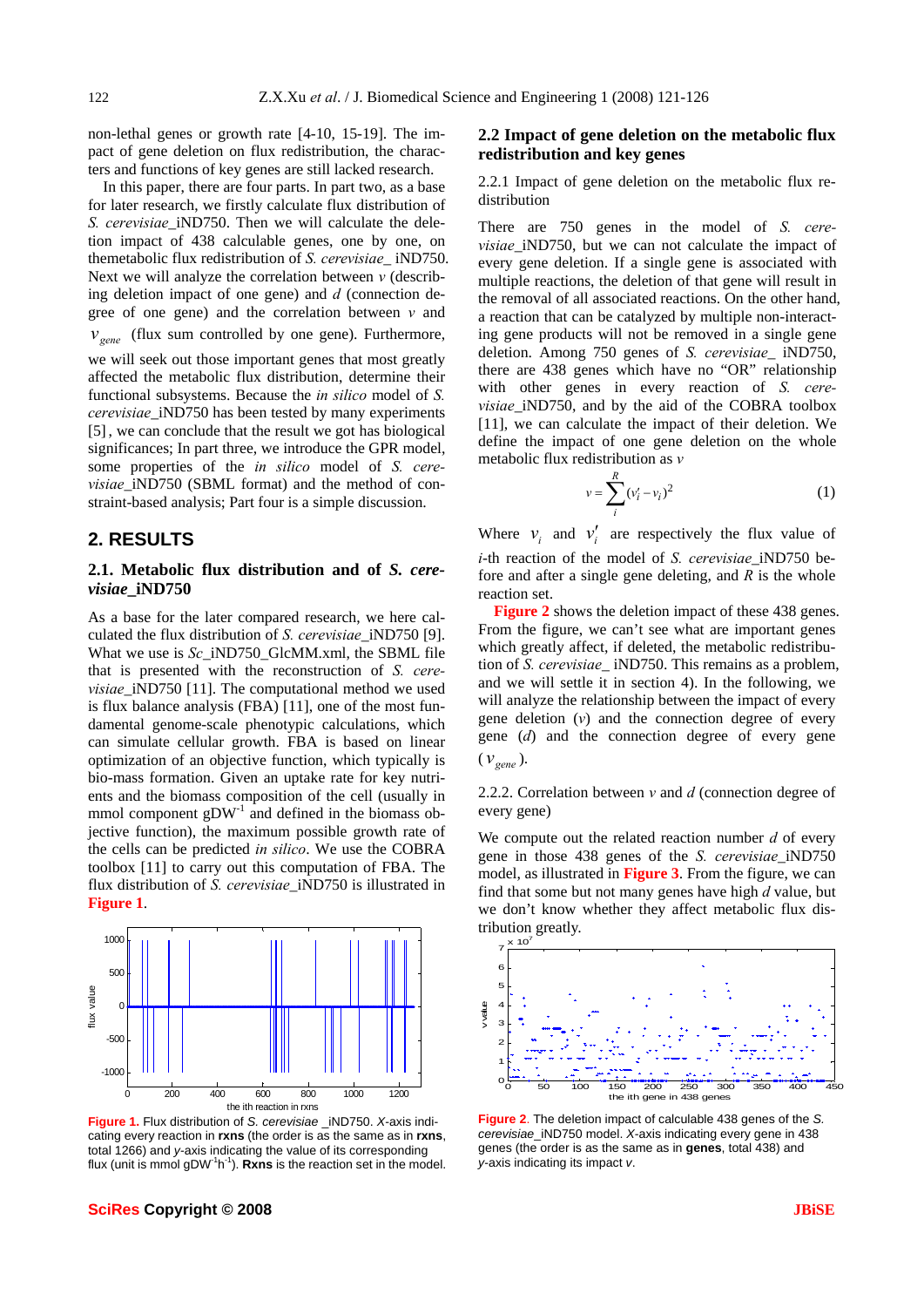

**Figure 3.** The related reaction number of every gene in 438 genes of the *S. cerevisiae*\_iND750 model. *X-*axis indicating every gene in 438 genes (the order is as the same as in **genes**, total 438) and *y-*axis indicating the number of its related reactions.



**Figure 4.** The scatters diagram (*d*, *v*). *X-*axis indicating *d* (connection degree of every gene) and *y-*axis indicating the corresponding gene impact *v.* 

**Figure 4** is the scatters diagram (*d*, *v*), total 438 data pairs. From the diagram, we can easily find that the relationship between *d* and *v* is not of linear relation. So high-*d* genes and low-*d* genes are equally important to the metabolism of *S. cerevisiae*\_iND750.

2.2.3. Correlation between *v* and  $v_{\text{gene}}$  (flux sum controlled by every gene)

We define the flux sum controlled by every gene as

$$
v_{gene} = \sum_{j}^{R_{gene}} |v_j|
$$
 (2)

Where  $v_i$  is the flux value of *j*-th reaction of the model of *S. cerevisiae*\_iND750 before a single gene deleting, and where *Rgene* is the reaction set controlled by the given gene. We can easily compute out the flux sum  $v_{\text{gene}}$  of every gene in those 438 genes of the *S. cerevisiae*\_iND750 model, as illustrated in **Figure 5**. From the figure, we can find that some but not many genes have high  $v_{\text{open}}$ , but will they affect metabolic flux distribution greatly.

**Figure 6** is the scatters diagram ( $v_{\text{gene}}$ , *v*), total 438 data pairs. From the diagram, we can easily find that the relationship between  $v_{\text{gene}}$  and  $v$  is also not of linear relation. So high- $v_{\text{gene}}$  genes and low- $v_{\text{gene}}$  genes are equally important to the metabolism of *S. cerevisiae*\_



**Figure 5.** The controlled reaction number of every gene in 438 genes of the *S. cerevisiae*\_iND750 model. *X-*axis indicating every gene in 438 genes (the order is as the same as in **genes**, total 438) and *y-*axis indicating the number of its controlled reactions.



**Figure 6.** The scatters diagram ( $v_{\text{gene}}$ ,  $v$ ). *X*- axis indicating  $v_{\text{gene}}$ (the flux sum controlled by every gene) and *y-*axis indicating the impact *v.* 

**Table 1.** Gene number (GN) and *v* scope

| $v (X 10^7)$ | $\sim 0$                      | $0 - 0.1$ |     | $0.1-1.5$ $1.0-1.5$ $1.5-1.8$ |    |
|--------------|-------------------------------|-----------|-----|-------------------------------|----|
| <b>GN</b>    | $\overline{4}$                | 100       | -80 | 71                            | 46 |
| $v (X 10^7)$ | $1.8-2.0$ $2.0-2.5$ $2.5-3.0$ |           |     | >3.0                          |    |
| <b>GN</b>    | 13                            | 43        | 43  | 38                            |    |

iND750.

2.2.4. Key genes that affect metabolism most greatly

In this section, we seek out what are important or key genes which greatly affect the metabolic redistribution of *S. cerevisiae*\_iND750, and furthermore in next section, we will give their belonged functional subsystems. **Table 1** provides the corresponding relationship between gene number (GN) and  $\nu$  scope, and as an example,  $GN=100$ &  $v = (0.0.1) \times 10^7$  means that there are 100 genes while the *v* scope which these genes control is  $(0-0.1) \times 10^7$ . We define those genes with  $v > 3.0 \times 10^7$  as key genes, and there are 38 genes.

2.2.5. Functional subsystems to which these key genes belong

If a gene catalyze a reaction and while the reaction belong to a certain subsystem, we will say that the gene belong to the subsystem. Functional subsystems about important genes in the metabolic system of micro organism are seldom reported. We list the functional subsystems to which every key gene belong, and several genes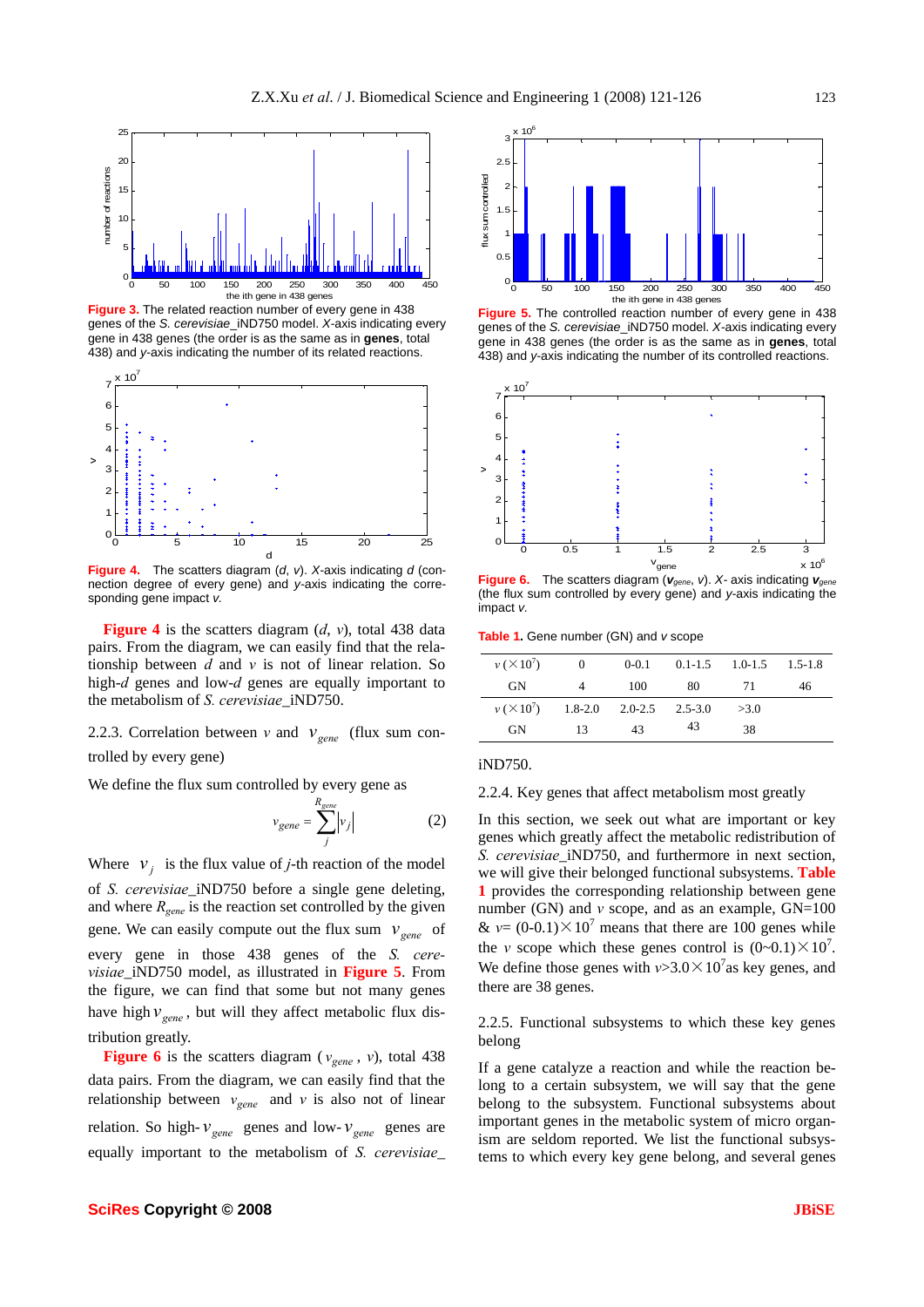| Sub<br>system | <b>Purine and</b><br>Pyrimidine<br><b>Biosynthesis</b> | <b>Galactose</b><br>metabolism                           | <b>Transport</b><br><b>Extracellular</b>                                       | Pyridoxine<br><b>Metabolism</b>           | <b>Transport</b><br>Peroxisomal                      | <b>Fatty Acid Bio-</b><br>synthesis              | <b>Pentose Phosphate</b><br>Pathway  |
|---------------|--------------------------------------------------------|----------------------------------------------------------|--------------------------------------------------------------------------------|-------------------------------------------|------------------------------------------------------|--------------------------------------------------|--------------------------------------|
| genes         | 'YAR015W'<br>'YLR209C'<br>'YOR128C'                    | 'YBR018C'<br>'YBR019C'<br>'YBR020W'                      | 'YBR021W'<br>'YHL016C'                                                         | 'YBR035C'                                 | 'YBR041W'                                            | 'YBR041W'                                        | 'YCR036W'                            |
| Sub<br>system | <b>Citric Acid</b><br>Cycle                            | Glycolysis-<br>Gluconeogene-<br>sis                      | <b>Tyrosine</b><br><b>Tryptophan</b><br>and Phenyla-<br>lanine Me-<br>tabolism | Pantothenate<br>and CoA Bio-<br>synthesis | <b>Ouinone Bio-</b><br>synthesis                     | <b>Oxidative Phos-</b><br>phory-<br>Lation       | <b>Nucleotide Salvage</b><br>Pathway |
| genes         | 'YDR148C'<br>'YLR174W'<br>'YOR136W'                    | 'YDR148C'                                                | 'YDR256C'<br>'YGR088W'<br>'YKL106W'<br>'YPR060C'                               | 'YDR531W'<br>'YIL145C'                    | 'YDR538W'                                            | 'YEL027W'<br>'YEL051W'<br>'YKL080W'<br>'YOR270C' | 'YEL042W'<br>'YKL067W'<br>'YLR209C'  |
| Sub<br>system | <b>Glutamate</b><br>metabolism                         | Porphyrin and<br><b>Chlorophyll</b><br><b>Metabolism</b> | <b>Folate Me-</b><br>tabolism                                                  | Glycerolipid<br><b>Metabolism</b>         | <b>Alanine and</b><br>Aspartate<br><b>Metabolism</b> | Arginine and<br><b>Proline Metabo-</b><br>lism   | <b>Pyruvate Metabo-</b><br>lism      |
| genes         | 'YEL058W'                                              | 'YER014W'<br>'YOR278W'                                   | 'YGR267C'                                                                      | 'YIL155C'                                 | 'YKL106W'                                            | 'YKL106W'<br>'YOR303W'                           | 'YLR153C'                            |
| Sub<br>system | <b>NAD Biosyn-</b><br>thesis                           | <b>Alternate</b><br><b>Carbon Me-</b><br>tabolism        | <b>Transport</b><br><b>Mitochondrial</b>                                       | <b>Thiamine</b><br><b>Metabolism</b>      | <b>Cysteine Me-</b><br>tabolism                      |                                                  |                                      |
| genes         | 'YLR209C'                                              | 'YOR040W'                                                | 'YOR100C'                                                                      | 'YPL214C'                                 | 'YPR167C'                                            |                                                  |                                      |

**Table 2.** The functional subsystems and their related genes of *S. cerevisiae*\_iND750

appear in more than one subsystem, shown in **Table 2**. We will find that many of 38 key genes are related to 26 but not several subsystems.

## **3. MATERIALS AND METHODS**

# **3.1. Gene-protein-reaction (GPR) associated model**

The association between genes and reactions is not a one-to-one relationship. Many genes may encode suunits genes that encode so-called promiscuous enzymes that can catalyze several different reactions. So it is necessary to keep track of associations between genes, proteins, and reactions and to distinguish "&" and "OR" associations in GPR models. Examples of different types of GPR associations are illustrated in the figures of Ref. [4, 14].

#### **3.2.GPR model structure of** *S. cerevisiae\_* **iND750**

The *in silico* model that we used is *S. cerevisiae*\_iND750 [9], a metabolic reconstruction consisting of the chemical reactions that transport and interconvert metabolites within yeast. This network reconstruction was based on a previous reconstruction, termed *S. cerevisiae*\_iFF708 [15]. The general features of *S. cerevisiae*\_iND750 are shown in the Table 1 of Ref. [9].

A SBML format file to the model *S. cerevisiae*\_iND750 can be downloaded from the supplementary information of Ref. [11]. SBML file properties are given in the supplementary of Ref. [9]. The dimensions of **rxns**, **mets**, and **genes** are respectively 1266, 1061, 750. We can use Cytoscape [12] to draw the GPR-network (**Figure 7**) of *S. cerevisiae*\_ iND750, which contains 3077 nodes and 6666 edges.

The minimal media of *in silico* model is an important aspect. The computational minimal media of *S. cerevisiae*\_iND750 is also included in Ref. [9]. In the method of constraint-based analysis, the biomass objective function (BOF) should be defined. The BOF was generated by defining all of the major and essential constituents that make up the cellular biomass content of *S. cerevisiae*  [9]. Gene-protein-reaction associations embodied in **rxnGeneMat** matrix, which is a matrix with as many rows as there are reactions in the model and as many columns as there are genes in the model. The *i-*th row and the *j-*th column contains a one if the *j-*th gene in **genes** is associated with the *i-*th reaction in **rxns** and zero otherwise.

#### **3.3.Methodology of constraint-based analysis**

#### 3.3.1. Constraint-based analysis

*In silico* modeling and simulation of genome-scale biological systems are different from that practiced in the physicochemical sciences. A network can fundamentally have many different states or many different solutions. Which states (or solutions) are picked is up to the cell and based on the selection pressure experienced, and such choices can change over time. Therefore, constraint-based approaches [2, 3] to the analysis of complex biological systems have proven to be very useful. This difference between the physicochemical sciences and the physical sciences or engineering is illustrated in Ref. [14]. All theory-based considerations (i.e., engineering and physics) lead one to attempt to seek an "exact" solution, and typically computed based on the laws of physics and chemistry. However, constraint- based considerations (as in biology) are useful. Not only can a network have many different behaviors that are picked based on the evolutionary history of the organism, but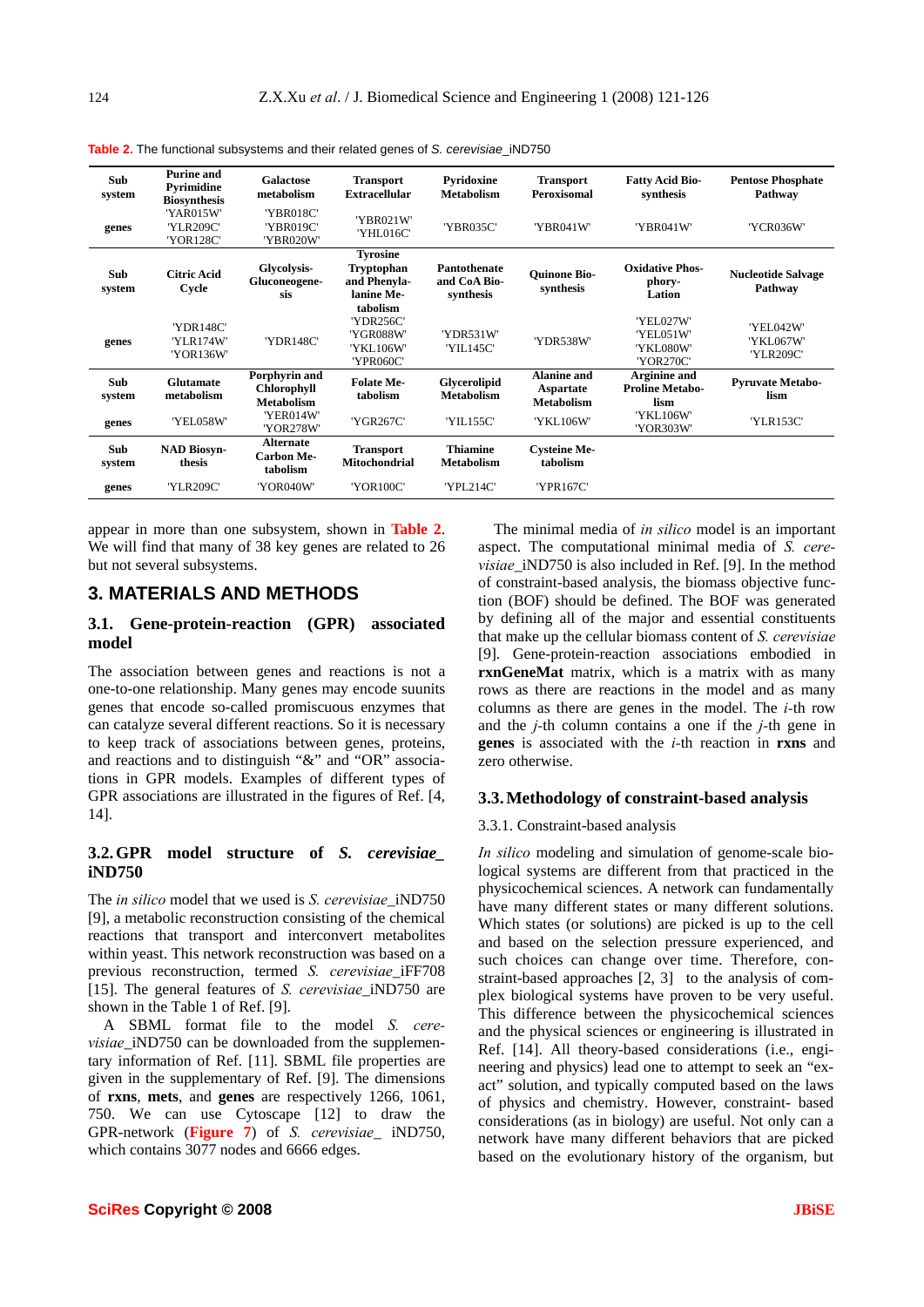

**Figure 7.** GPR-Network of *S. cerevisiae*\_ iND750, 3077 nodes and 6666 edges, Created by Cytoscape with Layout (yFiles-Organic)

also these networks can carry out the same function in many different and equivalent ways.

3.3.2. Representation of reconstructed metabolic network

Before calculation and simulation, the reconstructed metabolic network must be represented mathematically.The stoichiometric matrix, *S*, is the centerpiece of a mathematical representation of genome-scale metabolic networks. It represents each reaction as a column and each metabolite as a row, where each numerical element is the corresponding stoichiometric coefficient. A graphical form of the first few reactions of glycolysis and the corresponding stoichiometric matrix are shown in the **Figure 2** of Ref. [11].

An upper and lower bound for the allowable flux through each reaction also requires defining. This represents the lowest and highest reaction rate possible for each reaction. The set of upper and lower bounds is represented as two separate vectors, each containing as many components as there are columns in *S*, and in the same order. An example is shown in **Figure 2** of Ref. [11]. In many cases, reversible reactions are defined to have an arbitrary large upper bound and an arbitrarily large negative lower bound. Irreversible reactions have a lower bound that is nonnegative, usually zero.

In order to predict meaningful fluxes, setting upper and lower bounds is especially important for exchange reactions which serve to uptake compounds to the cell or secrete compounds from the cell. The lower bound of the exchange reaction column must be a finite negative number using this orientation (e.g., glucose). The upper bound of the exchange reaction column must be greater than zero. At least one of the reactions in the model must have a constrained lower/upper bound, and typically, the substrate (e.g., glucose or oxygen) uptake rates are set to experimentally measured values. The upper and lower bounds for exchange reactions are quantitative *in silico* representations of the growth media environment.

3.3.3. Biomass objective function (BOF) and minimal

#### media

The constraint-based approach is based on the assumption that cells strive to maximize their growth rate. This assumption which provides an acceptable starting point for many types of computations is satisfied by simulating maximal production of the molecules required to make new cells (biomass precursor molecules). In spite of their limitations, the predictive power of genome-scale models of metabolic networks has been demonstrated in diverse situations through careful experimentation [11].

The biomass objective function (the function  $v_{\text{growth}}$ , see below) is a special reaction taking as substrates of all biomass metabolites, ATP and water, and producing ADP, protons, and phosphate (as a result of the non-growth associated ATP maintenance requirement)[6].

The minimal media is determined computationally with the systematic testing of distinct inputs. Different combinations of molecules were allowed to enter the reaction network until the minimal group that allowed biomass production, or non-zero *Z* (see below), was found [6]. It is only concerned that some amount of biomass production is calculated but do not discriminate between extremely slow, inefficient growth and rapid growth.

#### 3.3.4. Computation of phenotypic states

In genome-scale metabolic networks, the fluxes within a cell usually cannot be uniquely calculated because a range of feasible values exist when fluxes are subjected to known constraints. Flux-balance analysis (FBA) was used to find optimal growth phenotypes. Briefly, a large-scale linear programming was used to find a complete set of metabolic fluxes (*v*) that are consistent with steady-state condition (eq. 3) and reaction rate bounds (eq. 4), and at the same time maximize the biomass objective function in the defined ratio. This corresponds to the following linear programming problem [6]:

$$
Max Z = v_{growth}
$$

Subject to

$$
\mathbf{S} \bullet \mathbf{v} = \mathbf{0} \tag{3}
$$
  
\n
$$
\alpha_i < \nu_i < \beta_i \tag{4}
$$

where *S* is the stoichiometric matrix, and where  $\alpha_i$  and  $\beta_i$ define the bounds through each reaction  $v_i$ . The flux range was set arbitrarily high for all internal reactions so that no internal reaction restricted the network, with the exception of irreversible reactions, which have a minimum flux of zero. The inputs to the system were restricted to a minimal media.

The value of *Z* computed with the above procedure can either be zero (predicting no growth) or greater than zero (corresponding to cellular growth) depending on the inputs and outputs that are allowed, according to the nutrients provided in the media.

#### 3.3.5. Gene deletion study

The effect of a gene deletion experiment on cellular